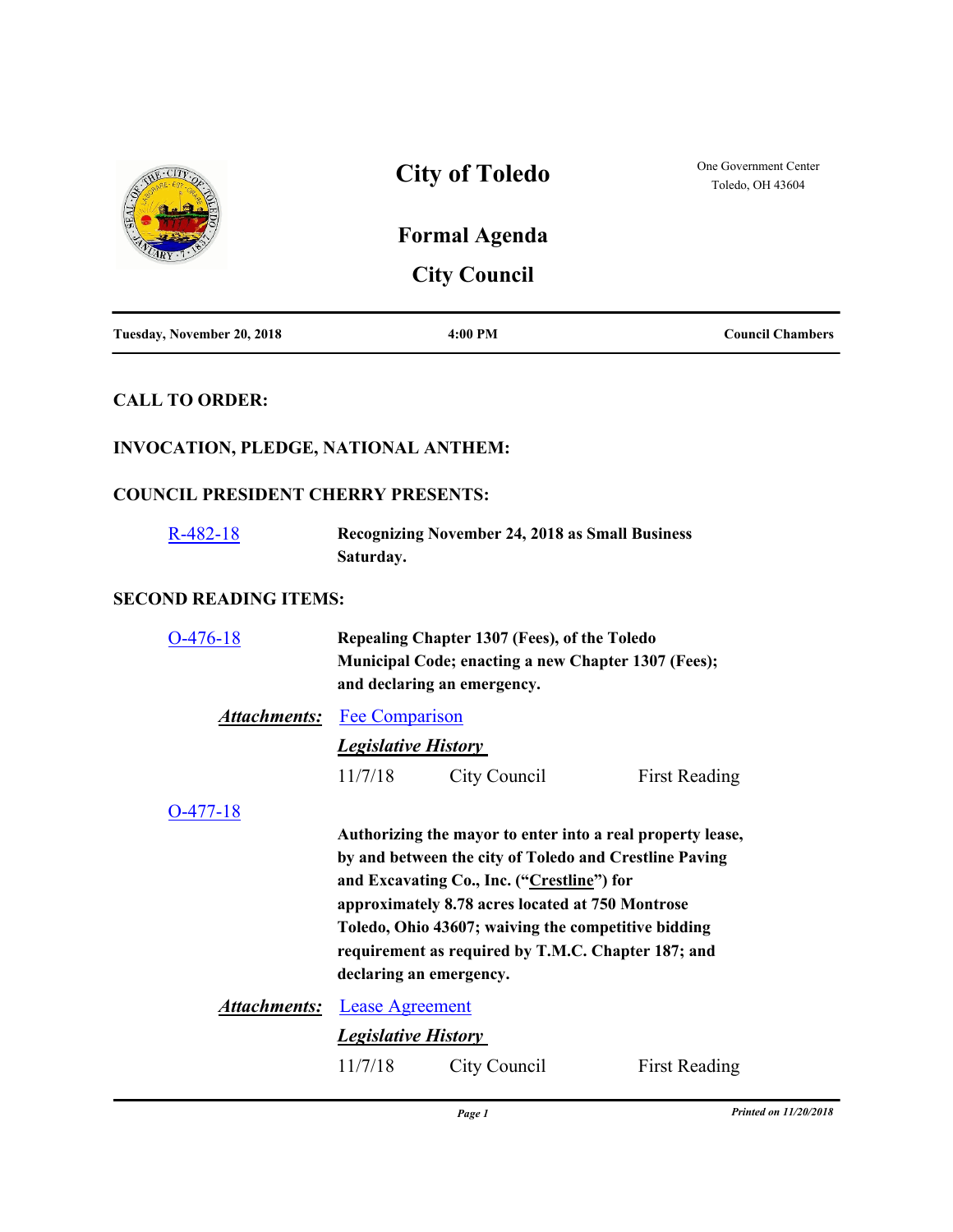| <b>City Council</b>                                |                                       | <b>Formal Agenda</b>                                                                                                                                                                                                                                                                                                                                                                          | <b>November 20, 2018</b> |
|----------------------------------------------------|---------------------------------------|-----------------------------------------------------------------------------------------------------------------------------------------------------------------------------------------------------------------------------------------------------------------------------------------------------------------------------------------------------------------------------------------------|--------------------------|
| $O-478-18$                                         |                                       | Authorizing the expenditure of \$50,000 from the Capital<br><b>Improvement Fund for purchase of two pool vehicles for</b><br>the Division of Transportation at 110 North Westwood<br>Avenue; authorizing the Mayor to accept bids and award<br>contracts necessary to complete said project(s); and                                                                                           |                          |
|                                                    |                                       | declaring an emergency.                                                                                                                                                                                                                                                                                                                                                                       |                          |
|                                                    | <b>Legislative History</b><br>11/7/18 | City Council                                                                                                                                                                                                                                                                                                                                                                                  | <b>First Reading</b>     |
| $O-480-18$                                         | emergency.                            | Changing the zoning maps attached to Part 11, Planning<br>and Zoning, Toledo Municipal Code, for the property<br>located at 3319 Nebraska Avenue, in the City of<br>Toledo, Lucas County, Ohio; and declaring an                                                                                                                                                                              |                          |
| <b>Attachments:</b>                                |                                       | <b>Plan Commission Report</b>                                                                                                                                                                                                                                                                                                                                                                 |                          |
|                                                    | <b>Legislative History</b>            |                                                                                                                                                                                                                                                                                                                                                                                               |                          |
|                                                    | 11/7/18                               | City Council                                                                                                                                                                                                                                                                                                                                                                                  | <b>First Reading</b>     |
| <b>DEPARTMENT OF FIRE &amp; RESCUE OPERATIONS:</b> |                                       |                                                                                                                                                                                                                                                                                                                                                                                               |                          |
| $O-483-18$                                         |                                       | Authorizing the mayor to accept a Fire Safer Grant from<br>the United States Department of Homeland Security<br><b>Federal Emergency Management Agency in an amount</b><br>not to exceed \$820,991 for the Department of Fire &<br>Rescue Operations; authorizing the deposit,<br>appropriation and expenditure of grant proceeds in the<br>Operation Grant Fund; and declaring an emergency. |                          |

# **DEPARTMENT OF PUBLIC UTILITIES:**

| $O-484-18$ | Authorizing the expenditure of \$50,000 from the Utility |
|------------|----------------------------------------------------------|
|            | <b>Administrative Services Fund for the purchase of</b>  |
|            | computers and software; authorizing the mayor to enter   |
|            | into contracts; and declaring an emergency.              |

## **DEPARTMENT OF NEIGHBORHOOD & BUSINESS DEVELOPMENT:**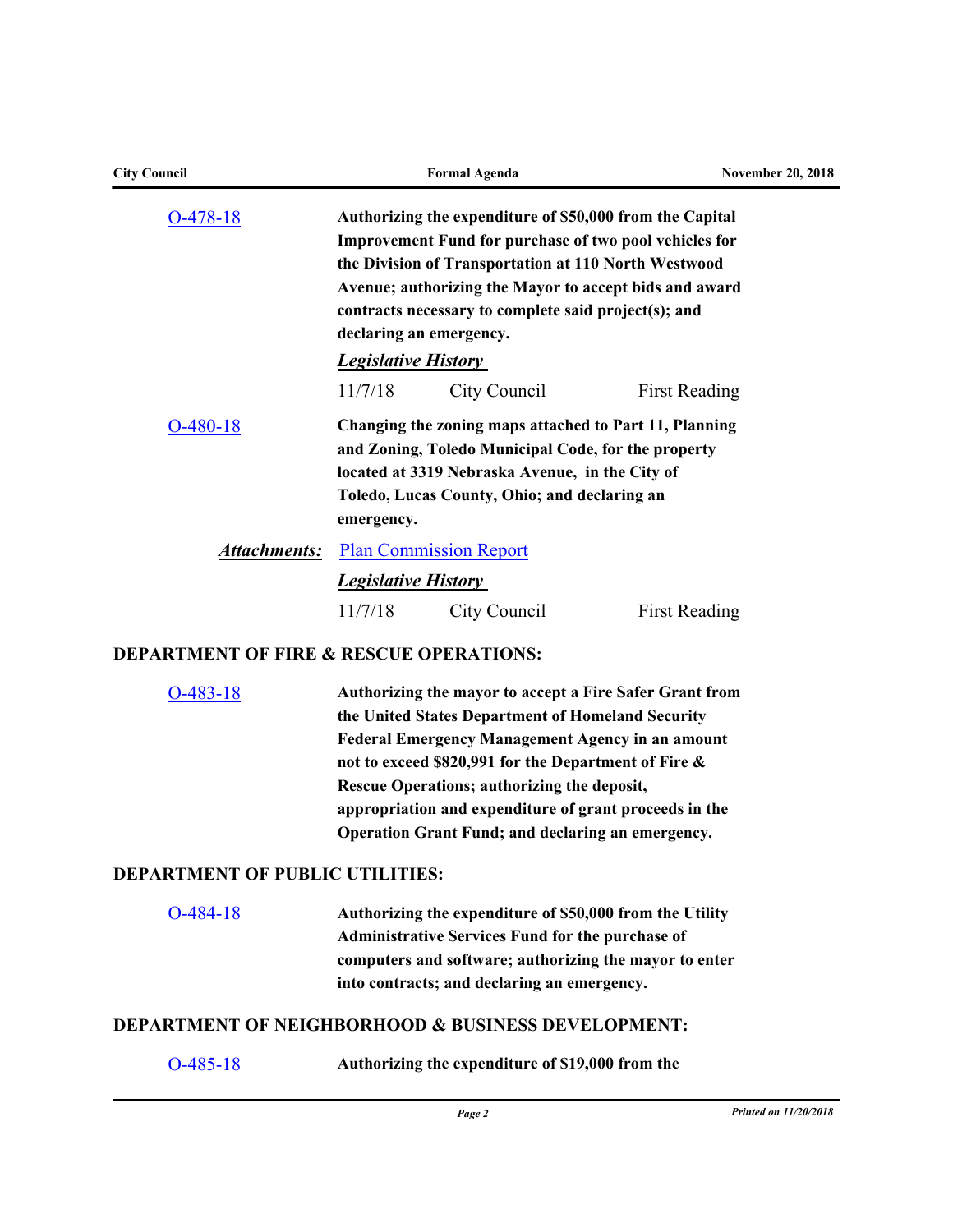| <b>City Council</b> | <b>Formal Agenda</b>                                     | <b>November 20, 2018</b> |
|---------------------|----------------------------------------------------------|--------------------------|
|                     | Contractual Services line item of the Division of        |                          |
|                     | <b>Business Development's General Fund Budget for</b>    |                          |
|                     | yellow book commercial appraisals for the five           |                          |
|                     | <b>TARTA-owned transit stations in downtown Toledo;</b>  |                          |
|                     | authorizing the mayor to accept bids and award contracts |                          |
|                     | necessary to complete said project(s); and declaring an  |                          |

**emergency.**

#### *Attachments:* [Summary & Background](http://toledo.legistar.com/gateway.aspx?M=F&ID=cad8e7ca-bc54-4d70-ba91-92fb18e6b960.docx)

#### **DEPARTMENT OF PUBLIC SERVICE:**

| 486-18    | Authorizing the disappropriation of \$856,324 from the<br>Capital Improvement Fund; authorizing the<br>appropriation of \$856,324 for the District Improvement<br>Program; and declaring an emergency.                                                                                                                                    |
|-----------|-------------------------------------------------------------------------------------------------------------------------------------------------------------------------------------------------------------------------------------------------------------------------------------------------------------------------------------------|
| -487-18   | Authorizing the re-appropriation of \$48,000 in the<br><b>Special Assessment Fund for professional services for</b><br>LED street light planning; and declaring an emergency.                                                                                                                                                             |
| $-488-18$ | Authorizing the disappropriation of \$100,000 from the<br><b>Facility Operations Fund; authorizing the appropriation</b><br>and expenditure of \$100,000 from the Facility<br><b>Operations Fund for maintaining city-owned assets;</b><br>authorizing the mayor to enter into contracts for said<br>purpose; and declaring an emergency. |

*Attachments:* [Summary & Backrgound](http://toledo.legistar.com/gateway.aspx?M=F&ID=4acd55d5-7de4-4844-a883-8d486ed25303.docx)

## **DEPARTMENT OF FINANCE:**

[O-489-18](http://toledo.legistar.com/gateway.aspx?m=l&id=/matter.aspx?key=32207) **Authorizing the issuance and sale of taxable industrial development bond anticipation notes, in the aggregate principal amount of \$4,450,000, to refund advances made to retire notes issued for the purpose of acquiring the former MedCorp site and other property for sale or lease for private redevelopment; appropriating the proceeds of the Notes; authorizing the expenditure of those proceeds for that purpose; and declaring an emergency.**